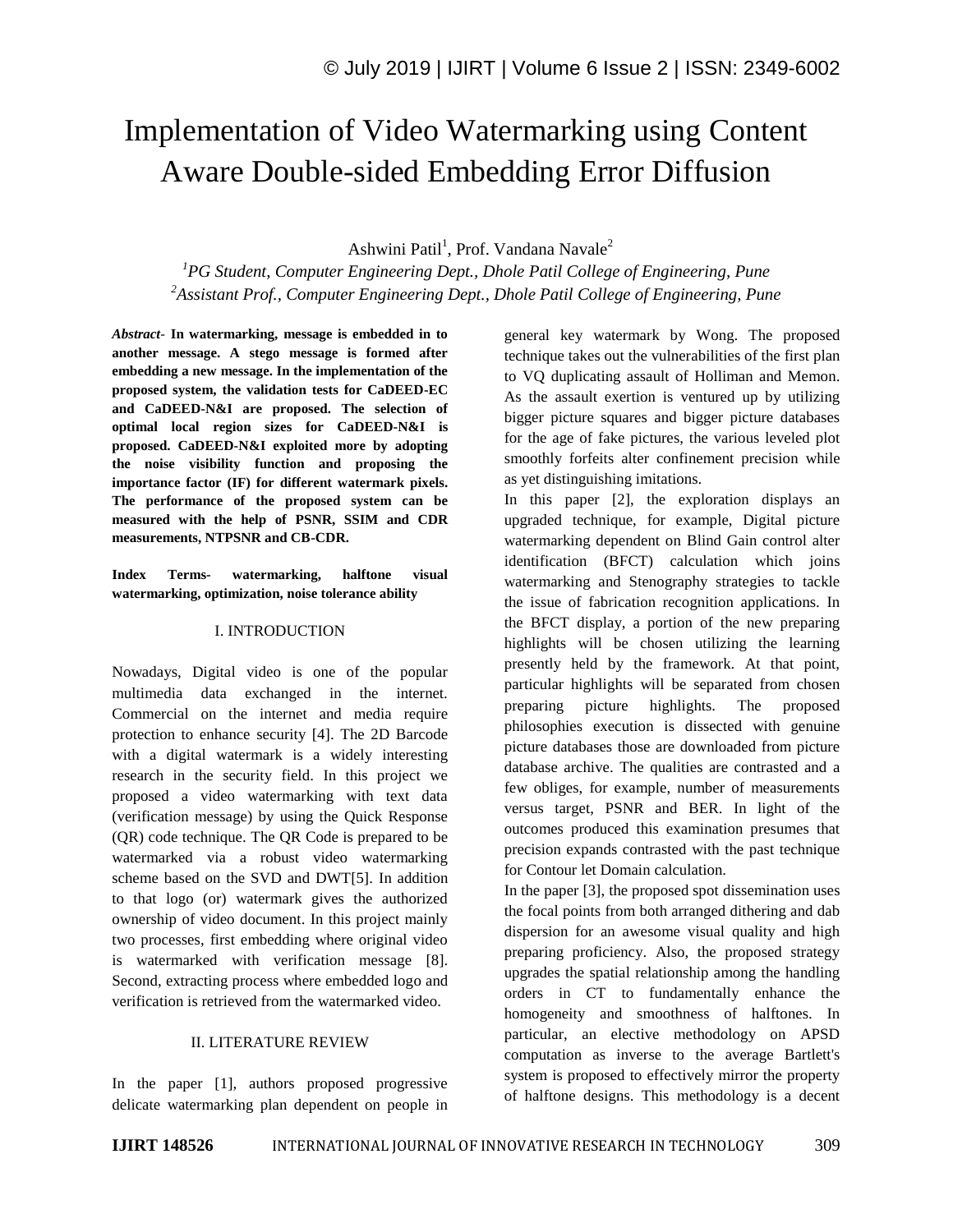device to feature the occasional ancient rarity of the halftone designs. As archived in the test results, the proposed spot dispersion is generously better than the previous dab dissemination and requested dithering as far as visual quality. In spite of the fact that the runtime of the proposed technique is somewhat slower than that of the cutting edge OD, the proposed strategy with ancient rarity free property offers an extraordinary market potential. As opposed to those techniques which don't offer parallelism property, the proposed strategy takes care of the demand of the handy ventures. Especially, the expanding on picture goals requires exceptionally proficient preparing and mass profitability. The proposed plan can be a decent possibility to address these issues.

In this paper [4], the Ordered Dither Block Truncation Coding is proposed to take care of the issue of blocking impact intrinsic in BTC that causes serious perceptual relic in high pressure proportion applications. The Look up Table based dither exhibit approach is proposed to altogether decrease the many-sided quality in square truncation coding and improve the productivity of subjected CBIR frameworks. The proposed plan is an extremely focused methodology for picture recovery application that utilization packed pictures. The powerful age of picture content descriptors utilizing the dither based BTC from compacted pictures is a shelter to CBIR frameworks cooking huge database of packed pictures. The void and bunch halftoning joined with BTC enhances the picture quality while worked in high coding addition applications like CBIR frameworks.

In this paper [5], the proposed watermarking plan limit is high. It inserts all validation information everywhere throughout the picture, in any case locale of-intrigue (ROI) or area of-non-intrigue (RONI). This is to ensure all information has validation bits and recuperation bits on the off chance that one of the zone is assaulted or changed. The object is to guarantee limitation works at all information, as the delicacy reason for existing isn't to secure the information like strong watermarking, yet to be caution with the adjusted area in the picture. The Hilbert numbering techniques demonstrates that it is perfect to different kinds of pictures, shading and dim scale.

### III. PROBLEM STATEMENT

To propose the system to provide potential solution for protection and prohibiting copyright infringement of multimedia using video watermarks. The proposed system can withstand against various attacks. It improves the performance in protection of copyright and authentication.

### IV. SYSTEM ARCHITECTURE

In the below architecture diagram describes user provide his input video file, text data and security key for hiding data into Video [5]. The process of system is to collect necessary input from user and Encode the data into Video and Generate Watermark Video Similar to Input Video. When user wants to decode it then user needs to provide watermark video file and security key which is already used for encoding process. System validates watermark video and security key of user and decode the message from the video which is called as extracted data from the video. It is more secure.



Fig. 1 System architecture

Here, the user provides input video file, text data and security key for hiding data into Video. The system collects the required input from user and encodes the data into video and generates a watermarked video similar to input Video. When user wants to decode it then user needs to provide watermark video file and security key which are already used for encoding process. System validates watermark video and security key of user and decodes the message from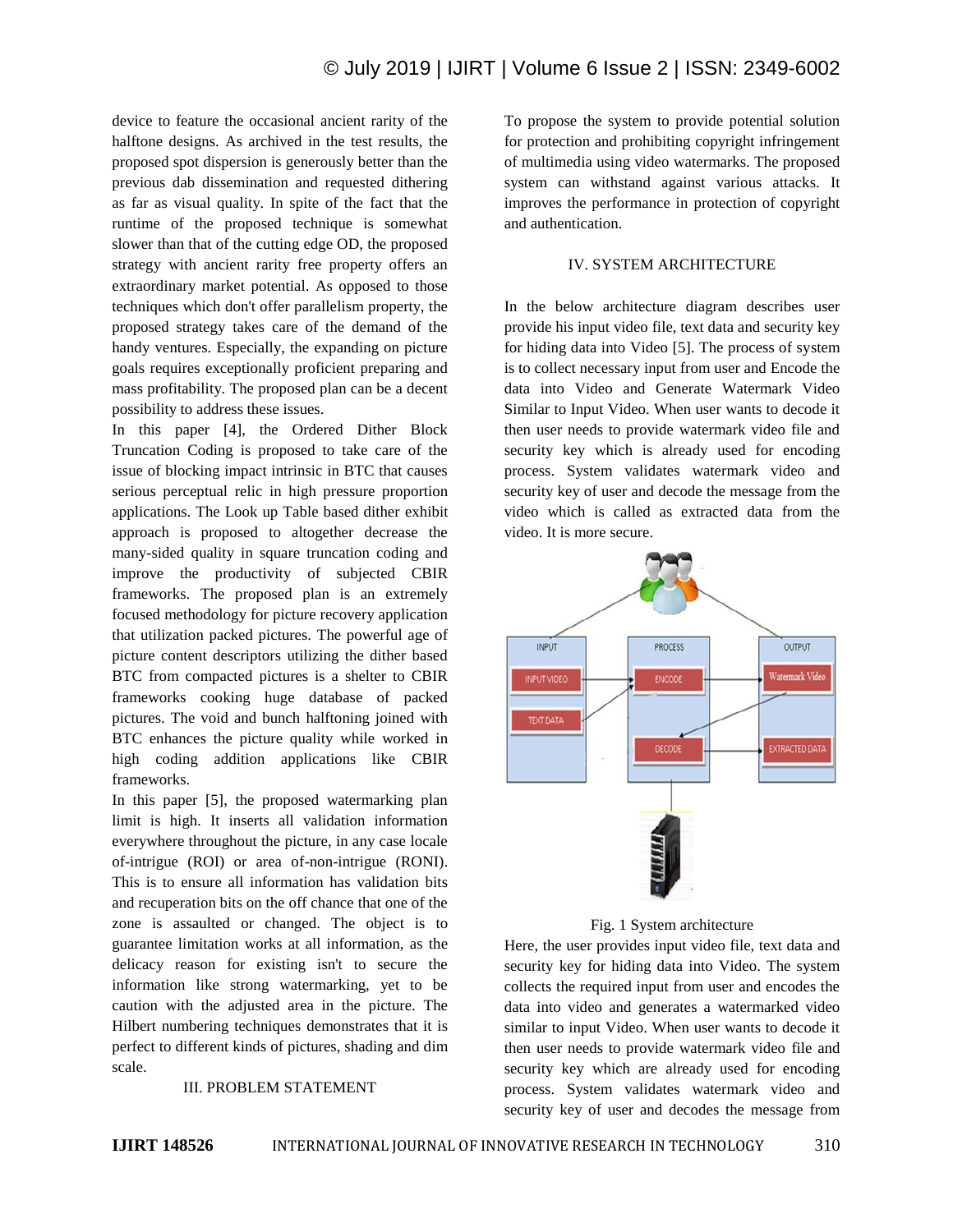the video which is called as extracted data from the video. Thus it provides more security.

### V. MATHEMATICAL MODEL

The mathematical equations are given below. A Venn diagram is shown in Fig. 2.

 $S = \{I, P, O\}$ 

I= Input, P=Process, O= Output

I {I0, I1, I2,I3}

I0= Provide logo to embed

I1= Provide video in .mpeg format

 $I2 =$  Provide text to be hide in video

I3 = Provide encryption key  $K_{128}$ 

P {P0, P1, P2, P3, P4, P5}

 $P0 =$  Encrypt the text using AES algorithm

 $P1 =$  Create QR code of encrypted text  $\{P0..Pn\}$ 

P2 = Extract frame from video  $\{f0...fn\}$ 

 $P3 = Find I$  frame to embed logo

P4 = Hide data in I frame

P5 = Extract logo and text from video

$$
O = \{00, 01\}
$$

 $O0 =$  Secure text message  $(m)$ O1= logo hidden in video (l)



Fig. 2 A Venn diagram

### VI. SYSTEM REQUIREMENT

The system requirement includes hardware and software part. The hardware and software resources are listed below.

I] Hardware Resources

- 1. System: Pentium IV 2.4 GHz
- 2. Hard Disk: 40 GB
- 3. Floppy Drive: 1.44 Mb
- II] Software Resources
- 1. Operating System: Windows 7 and above
- 2. Programming Language: Java
- 3. IDE: Net Beans

### VII. RESULTS

The results of experimentation are shown in figure below. The Fig 3 shows to choose input file. The Fig. 4 shows Logo and QR code is embedded. The Fig. 5 Frame extracted.

## Video Inpainting Using Image Inpainting Choose Input Video **Browse**  $\quad$  Play  $\begin{tabular}{|c|} \hline \texttt{Frame Extraction} \\ \hline \end{tabular}$  $\blacksquare$  <br> View Frame





Fig. 4 Logo and QR code is embedded



Fig. 5 Frame Extracted

### V. CONCLUSION

In this QR code encoding process and get fantastic exhibitions. In the primary technique watermark was inserted in the inclining component. Then again installing instant messages in the QR code picture. Thus, the double procedure given two verification detail.

The logo is found securely in the QR code picture. This method is convenient, feasible and practically